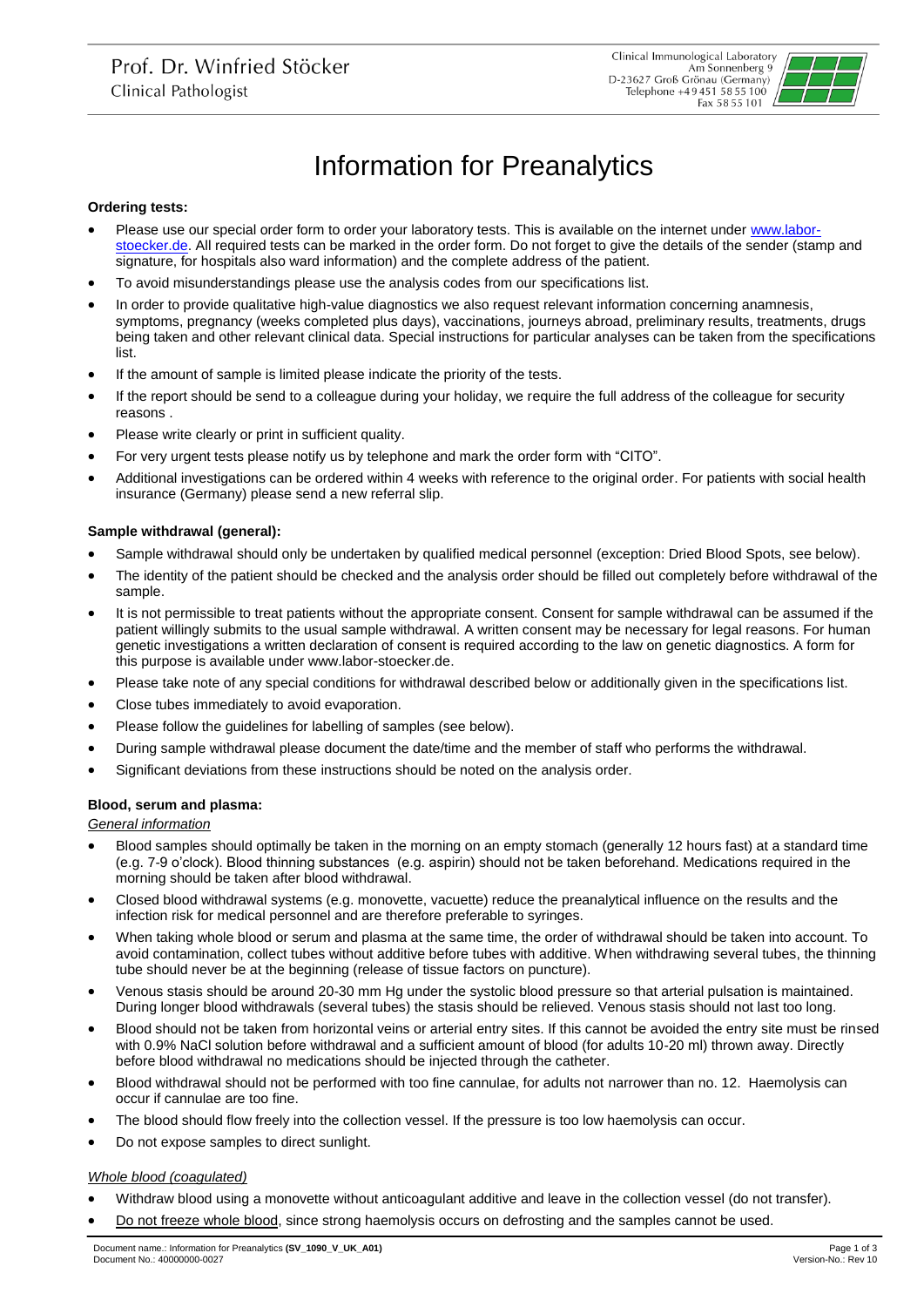

# *EDTA blood (for human genetic diagnostics)*

- Withdraw blood using an EDTA monovette, immediately mix blood well by swinging round.
- EDTA blood can be stored cooled (2-8°C) for up to 24 h, for longer storage the sample should be frozen (-18°C to -24°C).

## *Serum and plasma*

- To obtain serum, withdraw blood using a monovette without anticoagulant additive, leave to clot for 20-60 minutes and centrifuge for 10 min at around 3000 U/min. Take the supernatant (serum) and transfer to a separate tube without additive. Label the tube with the type of sample material (serum).
- To obtain plasma, withdraw blood using a monovette with anticoagulant additive. Immediately mix the tube headover several times, but do not shake, and then centrifuge for 15 min at 3000 U/min. Take the supernatant (serum) and transfer to a separate tube without additive. Label the tube with the type of sample material (EDTA, heparain or citrate).
- Note that the minimum volumes given in the specifications list correspond to the serum or plasma required. This corresponds to around half the volume of whole blood, so at least double the amount of whole blood must be withdrawn.
- When using a gel monovette the serum or plasma can remain in the withdrawal vessel after centrifugation, since the gel provides sufficient separation of the supernatant from the cellular components.
- The relative centrifugal acceleration g is not the same as the rotations per minute U/min. To convert, the radius of the centrifuge must be known:

$$
U/min = \sqrt{\frac{g}{1,118\cdot r}}\cdot 1000
$$

 Use a centrifuge with a swing-out motor for centrifugation, as otherwise the serum or plasma separation may not be complete.

## **Cerebrospinal fluid:**

- The cerebrospinal fluid (CSF) tests we offer belong to special diagnostics. Orders for special diagnostic tests should be based on results of cytological and clinical chemical basic diagnostic tests. This preanalytical information only applies to the determination of pathogen-specific antibodies. For preanalytics for basic diagnostic tests please follow the instructions of the laboratory performing them.
- In contrast to blood samples, the withdrawal of CSF cannot be repeated without further severe strain on the patient. Careful selection of tests is therefore necessary. However, in cases of fulminant or acute illness all tests under consideration should be ordered immediately, in order to obtain the results as quickly as possible. Please bear in mind the contraindications.
- To determine intrathecal synthesis and to assess disorders in blood-brain barrier function, withdrawal of a CSF/serum pair is required. The blood sample should be taken on the same morning before the CSF puncture. Please send serum and CSF samples in the same package to ensure that they are correctly assigned. To interpret the results we require additionally the values for total albumin and total IgG for CSF and serum.
- CSF is usually withdrawn into polypropylene tubes without additive by means of lumbal puncture (rarely ventricular puncture) under sterile conditions. The first drops should be discarded. For protein analysis the cells are centrifuged off. The supernatant can be stored cooled (2-8°C) for up to 4 weeks. For longer storage the samples can be frozen.

### **Human swabs:**

 For swabs (especially for SARS-CoV-2 analysis) the relevant official instructions are to be followed. Swab tubes containing lysis buffer for virus deactivation should be used.

# **Dried Blood Spots (DBS):**

 For sampling of dried capillary blood from the fingertip for the detection of antibodies against SARS-CoV-2 only the blood collection set from EUROIMMUN is to be used (Order No. ZV\_9701-0101). Strictly follow the instructions for use provided with the blood collection set.

### **Labelling samples:**

Sample tubes must be labelled clearly, otherwise we cannot process your order. Please label the tubes (not the envelope) with the surname, first name and date of birth of the patient, your internal laboratory sample number and if necessary withdrawal date and time, as well as the type of sample material (e.g. serum, EDTA plasma, CSF). This should be done before or immediately after the withdrawal to avoid mixups. DBS cards are to be labelled according to the manufacturer's instructions for use. The sender is responsible for correct classification of patient and sample!

Known infectious samples (e.g. from hepatitis or HIV patients) must additionally be labelled "infectious"!

### **Sending samples:**

The samples and the corresponding order must be sent together to the laboratory, so that the order can be properly processed and completed quickly. Pack the sample tubes securely in transport tubes and boxes for medical material according to regulation UN 3373. Swabs and DBS cards are to be packed according the the manufacturer's instructions for use. The samples can be sent by courier or by post to the address indicated at our website (www.labor-stoecker.de). For longer transport times we recommend sending the samples cooled. Prior to transportation, the samples should be stored appropriately.